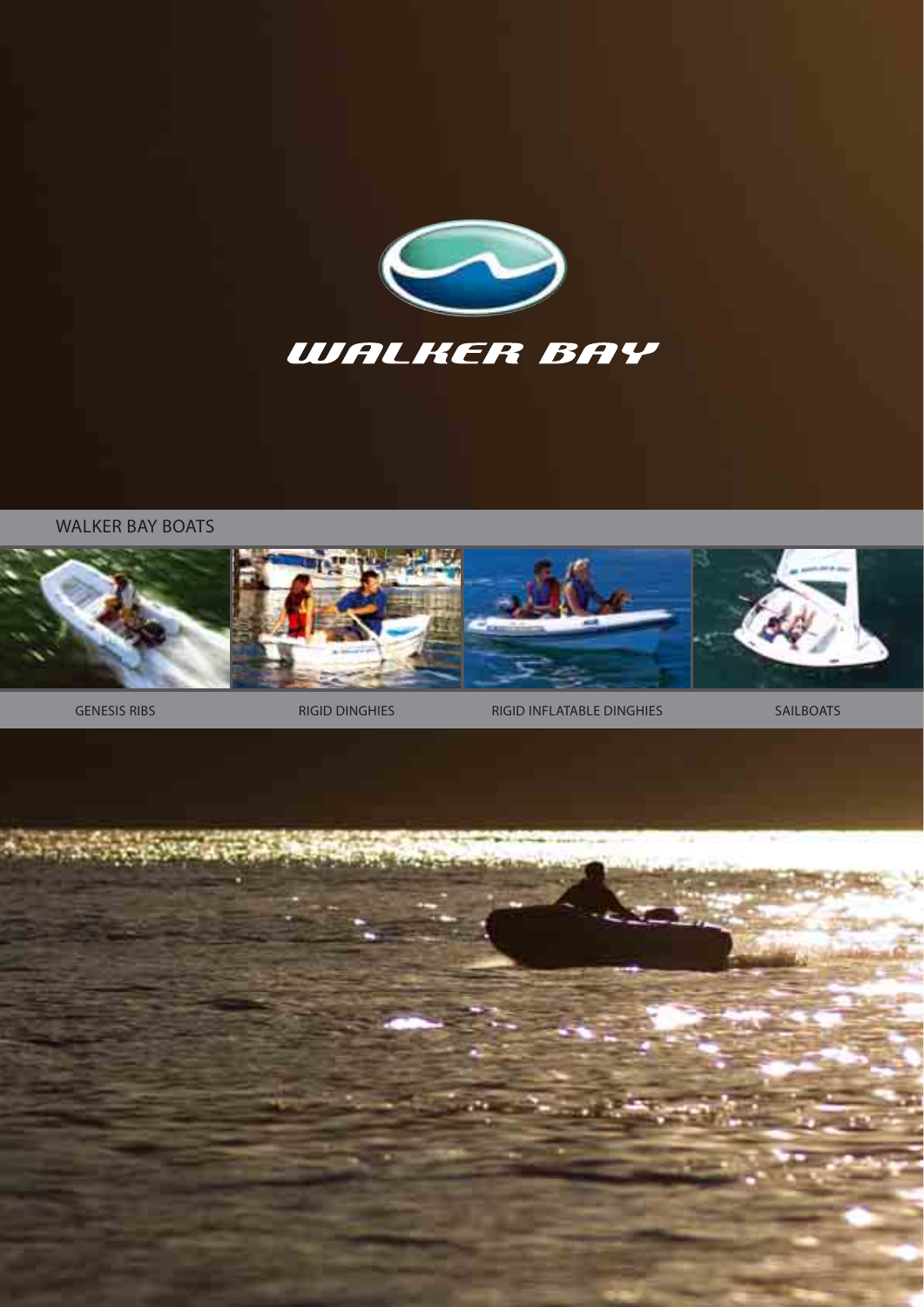## A world leader in small boats.

For over 10 years Walker Bay has redefined the benchmark for small boats by combining the perfect balance of performance, aesthetics and engineering. Using high-pressure injection molding as the optimum manufacturing process, Walker Bay has succeeded in producing truly versatile, exceptionally crafted boats that are made to last.

Walker Bay's mission is simple; to bring the pleasure of boating to more people around the world, whether it is motoring, sailing, rowing, fi shing or diving. An international team of naval architects, water sports professionals, designers, and leaders in the world of precision injection molding, work together to accomplish the Walker Bay goal. The vision is to create a line of award winning, top quality boats that are durable, lightweight, require virtually no maintenance while being versatile in function and affordable enough for everyone to enjoy.



Recognized for ingenuity, Walker Bay has won over half a dozen awards including the 2006 National Marine Manufacturer's Association (NMMA) Innovation Award for boating innovation, the Montell Innovation Award for breakthrough technology in the plastics industry, and the Dutch HISWA Innovation Award for boating innovation & design.



**NMMA INNOVATION AWARD** 



**INNOVATION AWARD** 



**SAIL MAGAZINE'S BEST BOATS AWARD** 



**SAIL MAGAZINE'S FREEMAN K. PITTMAN AWARD** 



With over 55,000 boats of incredible quality and value in over 50 countries around the world. Walker Bay continues to push the boundaries of innovation and technology.

Walker Bay stands by its products with a 10 year Hull Warranty, a 5 year 1100 Decitex Polymer and 10 year Hypalon® fabric warranty. All Walker Bay boats conform to the requirements of ISO 6185, the essential safety requirements of the new Recreation Craft Directive No. 94/25/EC and are CE Certified. All boats are tested and approved to the high standards of the National Marine Manufacturers Association.

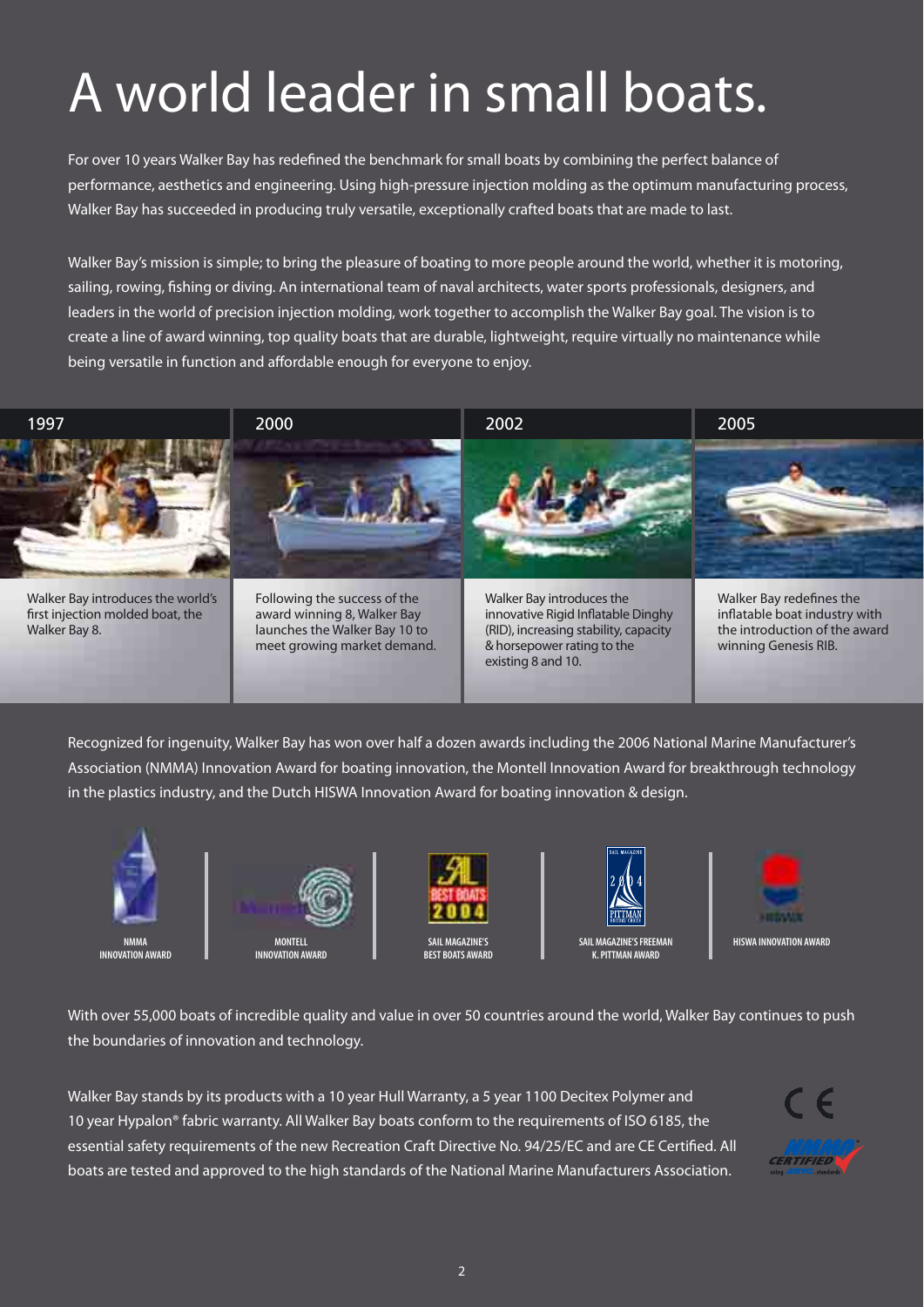### Sometimes the biggest difference lies beneath the surface.



**YEAR**

**HULL WARRANTY**

### Injection molded for a better hull.

Experience the future of boat building. Genesis RIBs are manufactured using state-of-the-art injection molds, which enable the highest level of finishing and accuracy, providing detail & features not possible with other manufacturing processes. Precisely pre-measured High Impact Marine Composite (HIMC) resin is injected into the 82-ton steel mold with over 8,000 tons of clamp force. The result is a superior one-piece hull that is lightweight and extremely durable with no seams or joints to crack or leak. Custom-engineered UV resistant resins are used to create an incredibly durable and long lasting boat that has a superior strength to weight ratio over other materials.

#### HIMC HULL FIBERGLASS HULL ALUMINUM HULL

#### • 10 Year Warranty

- Incredibly durable & impact resistant
- Scratches are less apparent & do not affect hull integrity
- Forgiving & comfortable ride
- Lightweight material



• 1-5 Year Warranty

- Scratches are apparent & allow for delamination & water gain
- Bumpy & uncomfortable ride

• Impact can puncture the hull

- Heavy material
- Moderate value



- Impact can dent the hull
- 
- Scratches are apparent & allow for corrosion
- Jarring & uncomfortable ride
- Lightweight material
- 



• Expensive

### Environmentally Friendly.

While traditional fiberglass has a polluting manufacturing process, the injection molding process is entirely environmentally friendly and the materials are recyclable. The result is a durable and virtually maintenance free boat, one you can feel good about owning.



#### INJECTION MOLDED **SEAMLESS HULL INTERFERIER DURABILITY** SEAMLESS HULL



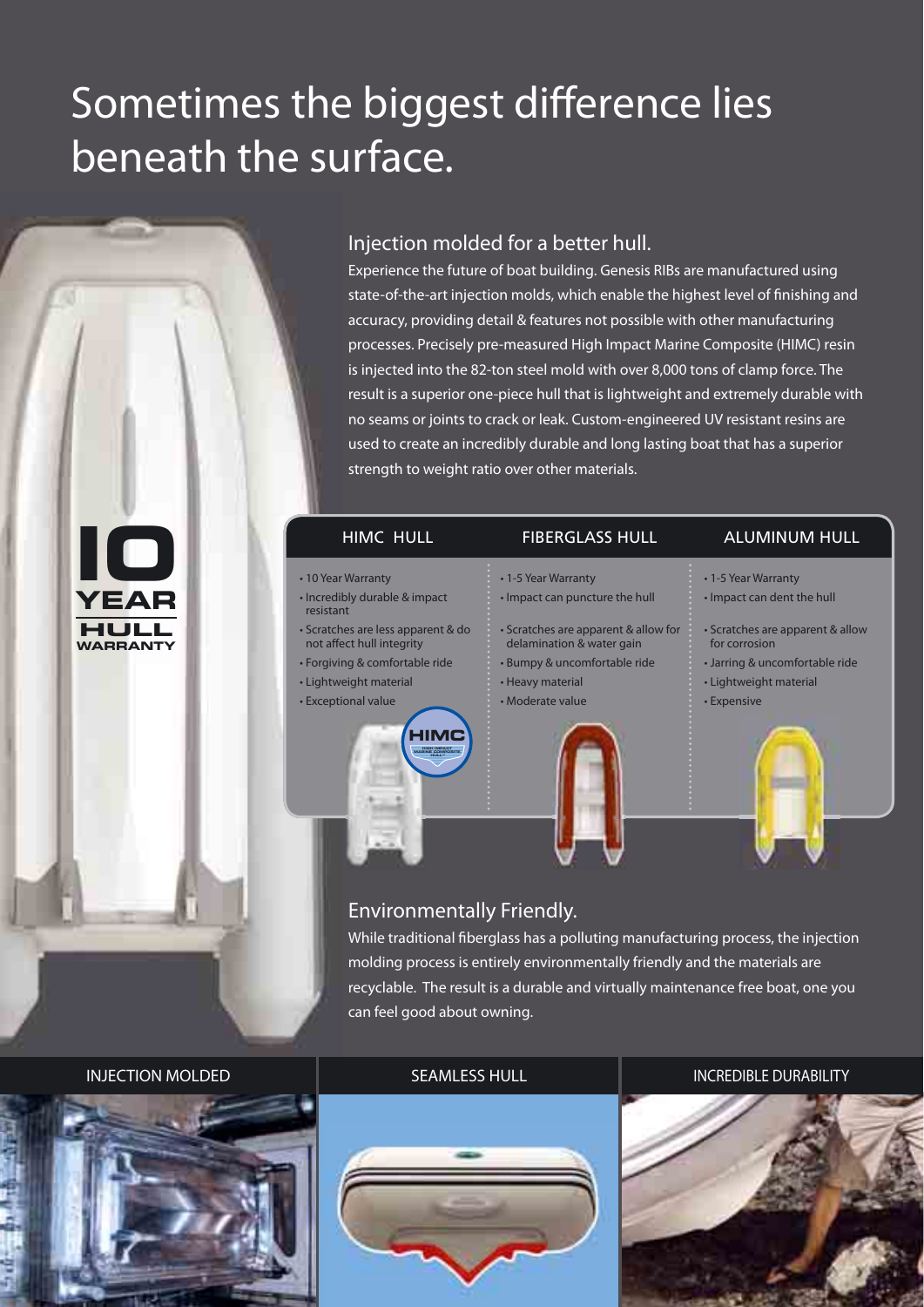### Genesis, a boat for life.

### Replaceable Tube Design.

With a hull that will last virtually forever, Genesis is the first RIB of its size which offers you the option to replace your tube. The hard-wearing Genesis hull features a removable tube design, offering ease of maintenance or future tube replacement. A boat for life.

### Fabric Options.

Walker Bay is one of the only inflatable manufacturers in the world to offer a choice in fabric options. Using materials from the world's most respected fabric manufacturers, Walker Bay offers Genesis RIBs in two options: Polymer fabric for the casual user or someone living in an area with less U.V. exposure, and Orca® Hypalon, for a more avid user, or for more tropical climates. We take extra care in our construction to create a line of boats you can depend on.

### 1100 Decitex Polymer

All 1100 Decitex boats are made from a high-grade 32oz synthetic material which has an extra external layer of Polymer coating for increased durability. This creates a fabric which has been tested to give nearly twice the tear resistance and overall tensile strength of other Polymer fabrics.

### Thermo-Seal™

Walker Bay's 1100 Decitex Polymer boats utilize a proprietary bonding technique where the material is heated under pressure to create a perfect adhesion seam area. A three layer process with all seams internally and externally butted end to end provides maximum strength and durability.

### ORCA® Hypalon

Walker Bay creates tubes from the finest Hypalon® material available. Four layers of calendared sheets offer guaranteed air-tightness and optimal adhesion. This combination of materials provides improved weather resistance against fading and aging as well as resistance to fuel, oil and everyday abrasions. The tubes are bonded using a three layer process with all seams internally and externally butted for maximum reliability. Our seams are built to last.





#### THERMO-SEAL CONSTRUCTION





Walker Bay stands by its product with a 10 year Hull Warranty, a 5 year 1100 Decitex Polymer and 10 year Hypalon® fabric warranty.







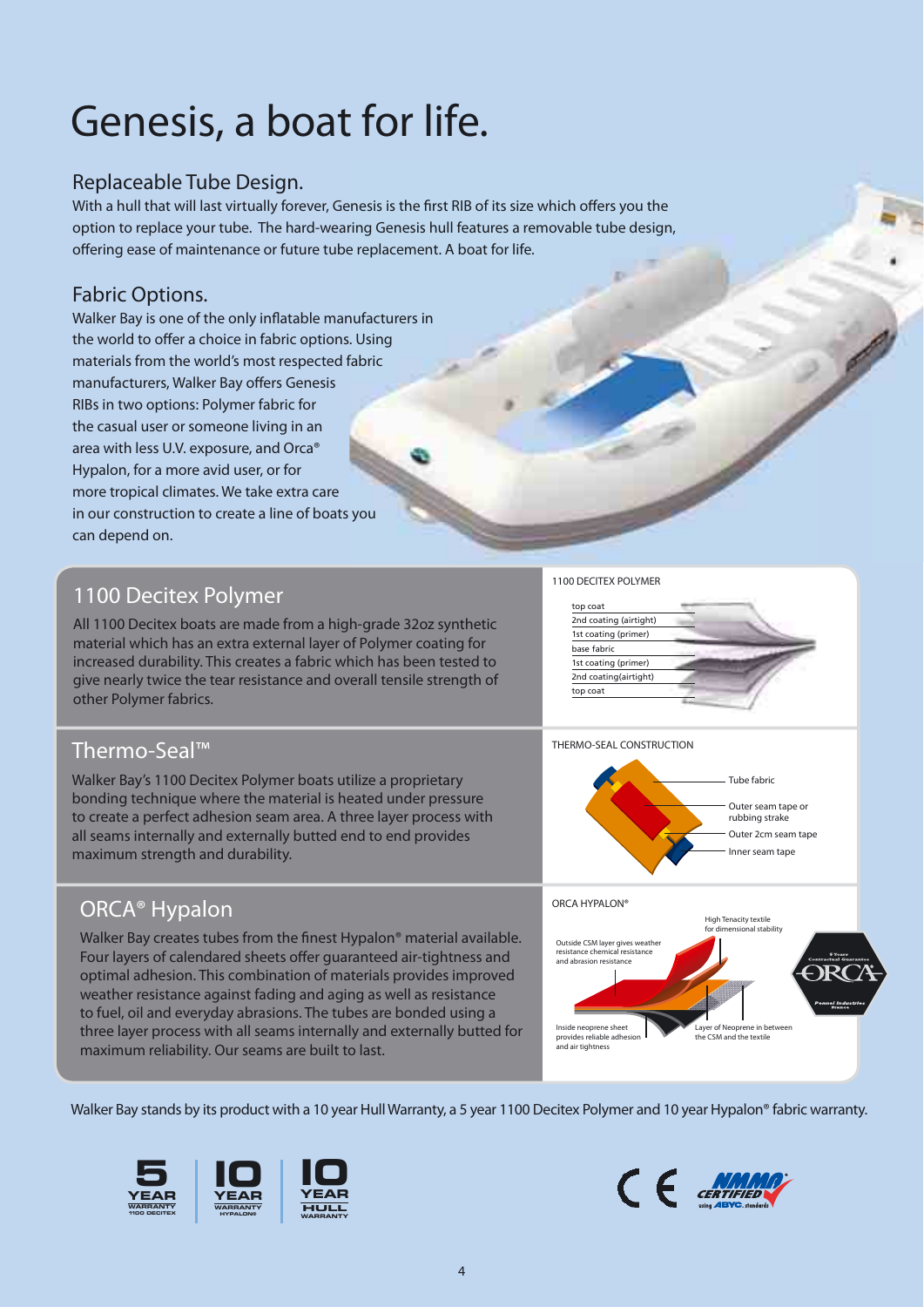### Simply Smart<sup>™</sup>

As with every Walker Bay boat, the true beauty is in the details. Every small point has been considered in the design of the Genesis Deluxe RIB and it is all packaged together in a revolutionary construction, which is more durable than anything else on the water. Genesis is truly something different.



Genesis 310 Folding Transom Deluxe (310 FTD)



Two Wheels in the Hull™ make launching a breeze, even with the engine on.

Deluxe Mid-Seat has a large storage compartment with a removable tray for valuables.

Below the Deluxe Mid-Seat is space for a fuel tank to be secured. The fuel tank is accessible through the seat.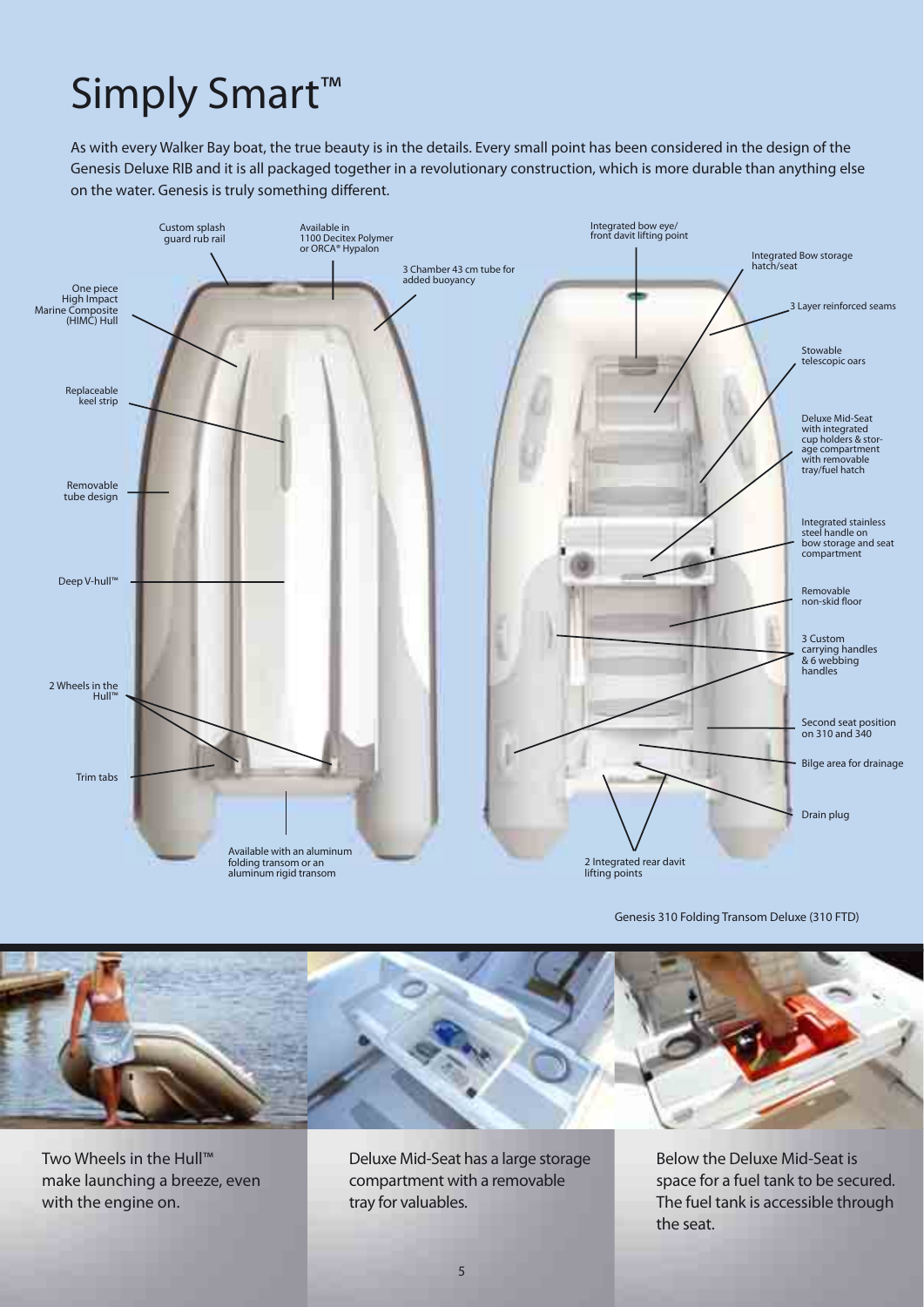# Genesis FTD FOLDING TRANSOM DELUXE

The Genesis FTD's unique transom is extruded from 6061 aluminum with a hinged base which folds down when the tubes are deflated. The transom is extremely stiff, giving this boat the solid ride of a rigid transom while still allowing for the storage advantages of a folding design. There has never been such an easy to use and versatile small tender.





transportation or storage (bag not included).

Deluxe mid-seat contains a storage compartment, removable tray/fuel hatch & cup holders

### **FEATURES**

- One piece composite (HIMC) Hull
- Extruded aluminum folding transom
- 3 Chamber 43 cm tube
- Trim tabs house 2 Wheels in the Hull™
- Deluxe bow seat with dry storage
- Stowable telescopic oars
- Deluxe mid-seat with storage compartment, removable tray & cup holders
- 3 Integrated davit lifting points
- Removable non-skid floor with drainage slots
- Bilge area for drainage

| п                         | 340FTD           | п<br>310FTD<br>÷ | п.<br>270FTD<br>$\ddot{\phantom{a}}$ |
|---------------------------|------------------|------------------|--------------------------------------|
| <b>LENGTH</b>             | 340cm            | 310cm            | 270cm                                |
| <b>BEAM</b>               | 165cm            | 165cm            | 162cm                                |
| <b>CAPACITY</b>           | <b>5 PERSONS</b> | <b>4 PERSONS</b> | <b>3PERSONS</b>                      |
| <b>WEIGHT</b>             | 62kg             | 61kg             | 54kg                                 |
| <b>MAX. ENGINE WEIGHT</b> | $55$ kg          | $55$ kg          | 42kg                                 |
| <b>RECOMMMENDED HP</b>    | 20 <sub>hp</sub> | 10hp             | 8hp                                  |
| <b>MAXIMUM HP</b>         | 25hp             | 15hp             | 10hp                                 |
| <b>SHAFT</b>              | <b>SHORT</b>     | <b>SHORT</b>     | <b>SHORT</b>                         |

**I0 YEAR WARRANTY HYPALON®** 

**I0 YEAR HULL WARRANTY**

**YEAR 5 WARRANTY 1100 DECITEX**

> Available in 1100 Decitex PVC (FTD) or Orca® Hypalon® (FTDH) (310 FTDH Model shown)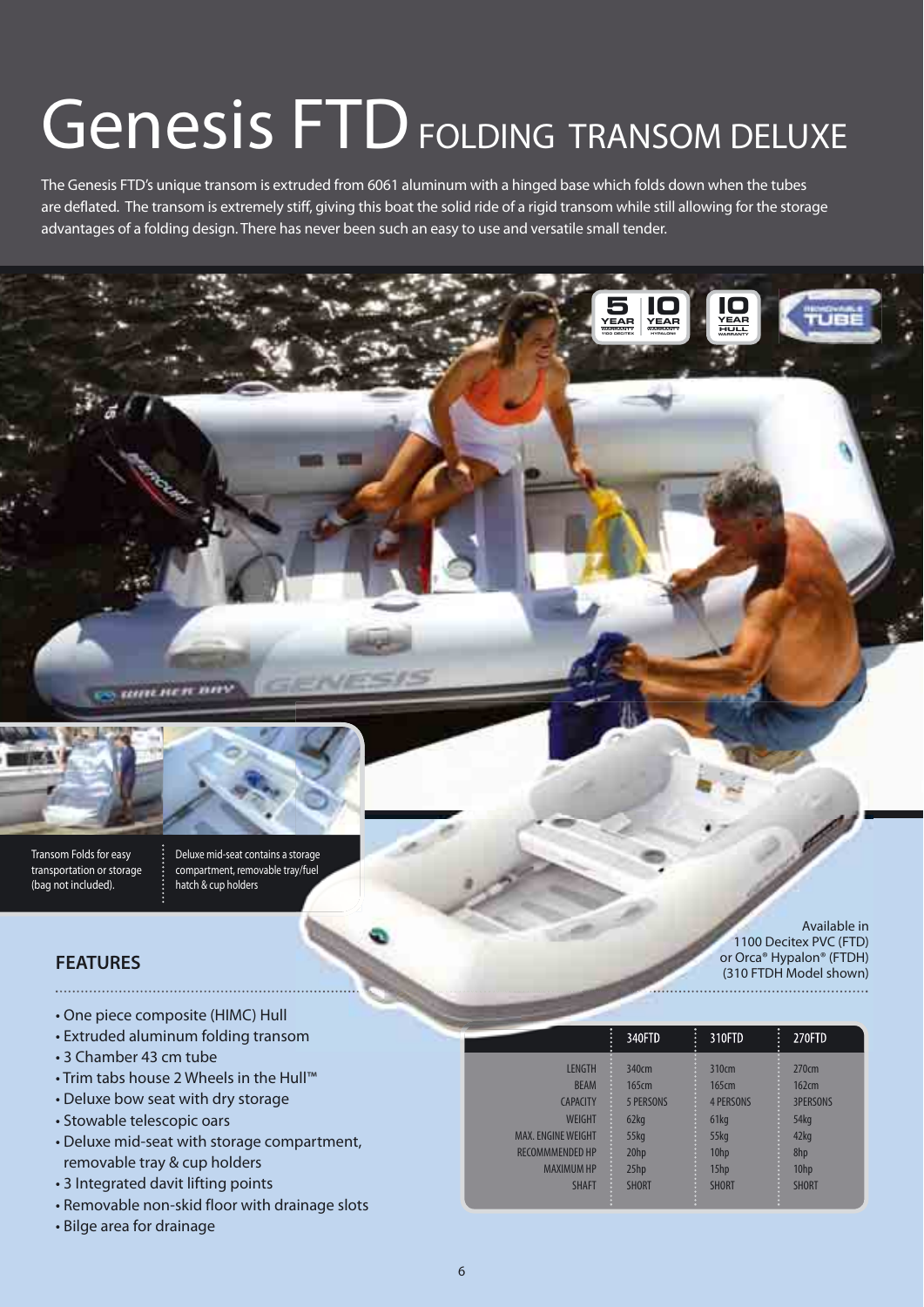# Genesis FTL FOLDING TRANSOM LIGHT

For those most concerned with weight and portability, our lightest RIB has great features in a hull that folds and stores easily. Quick to plane, super durable and easy to store, the FTL also comes with a cup holder and a small storage compartment in the seat for valuables.



Transom Folds for easy transportation or storage (bag not included).

A dry storage compartment in the seat is perfect for small valuables like keys or a cell phone.

### **FEATURES**

- One piece composite (HIMC) Hull
- Extruded aluminum folding transom
- 3 Chamber 43 cm tube
- Trim tabs house 2 Wheels in the Hull™
- Lightweight rub rail
- Seat with integrated cup holder & storage compartment
- Removable non-skid floor with drainage slots
- Bilge area for drainage
- 3 Integrated davit lifting points
- Lightweight stowable oars

Available in 1100 Decitex PVC (FTL) or Orca®Hypalon® (FTLH) (310 FTL Model shown) 

|                           | 310 FTL          | п<br>፡<br>270 FTL |
|---------------------------|------------------|-------------------|
| <b>LENGTH</b>             | 310cm            | 270cm             |
| <b>BEAM</b>               | 165cm            | 162cm             |
| <b>CAPACITY</b>           | <b>4 PERSONS</b> | <b>3 PERSONS</b>  |
| <b>WEIGHT</b>             | 57 <sub>kg</sub> | 50kg              |
| <b>MAX. ENGINE WEIGHT</b> | <b>55kg</b>      | 42kg              |
| <b>RECOMMMENDED HP</b>    | 10hp             | 8hp               |
| <b>MAXIMUM HP</b>         | 15hp             | 10hp              |
| <b>SHAFT</b>              | <b>SHORT</b>     | <b>SHORT</b>      |

**I0 YEAR WARRANTY HYPALON®**

**I0 YEAR HULL WARRANTY**

**YEAR 5 WARRANTY 1100 DECITEX**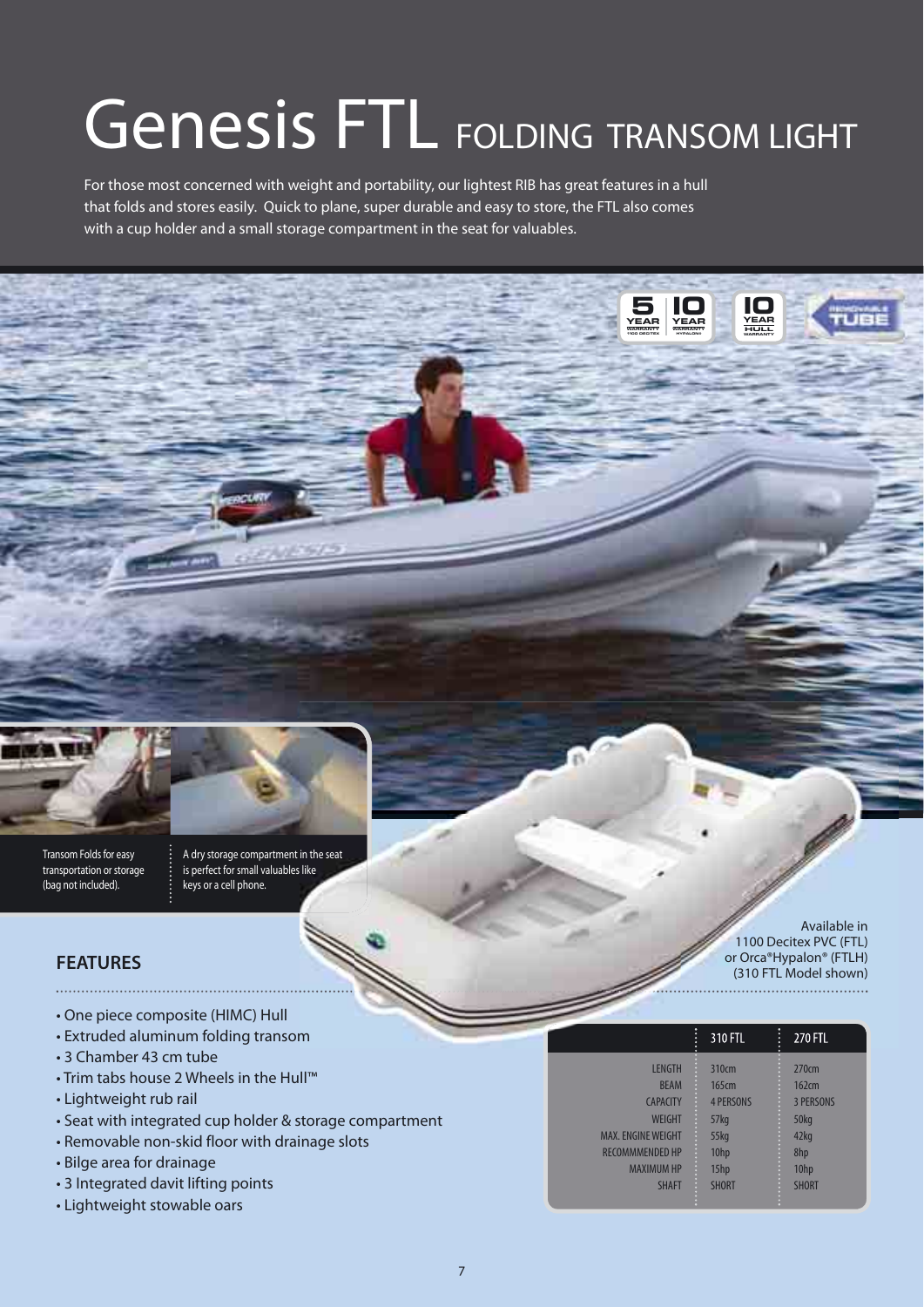### Walker Bay Rigid Dinghy & Rigid Inflatable Dinghy.



### Rigid Dinghy.

Walker Bay's Rigid Dinghy offers a fun, practical boat that is lightweight, easy to handle, expertly engineered and requires no maintenance other than simple cleaning. With a virtually indestructible High Impact Marine Composite (HIMC) hull, Walker Bay boats are perfect for boating with family, a day of fishing or loading up as a tender.



#### EASY TO TRANSPORT

Lightweight and easy to handle, these boats are a cinch to car-top or throw in the back of a truck.

#### WHEEL IN THE KEEL™

Launching your boat is a breeze with the integral Wheel in the Keel™.

#### ROWING SYSTEM

Walker Bay's Integrated Rowing System features Hydro Curve oars, oarlocks & collars.

### Rigid Inflatable Dinghy.

Walker Bay's Rigid Inflatable Dinghy (RID) combines the best features of a reliable hard-shell dinghy with the stability and utility of an inflatable. The Variable Profile Design (VPD) tube, unique to Walker Bay, engages with the water only when required. Available in Orca® Hypalon® or PVC.

### EXCEPTIONAL COCKPIT SPACE

Because of the large rigid hull structure with external tubes, the RID has exceptional cockpit space for a small boat. Three comfortable seats provide secure internal seating for all passengers and greater cargo space.





TYPICAL INFLATABLE RIGID INFLATABLE DINGHY (RID)

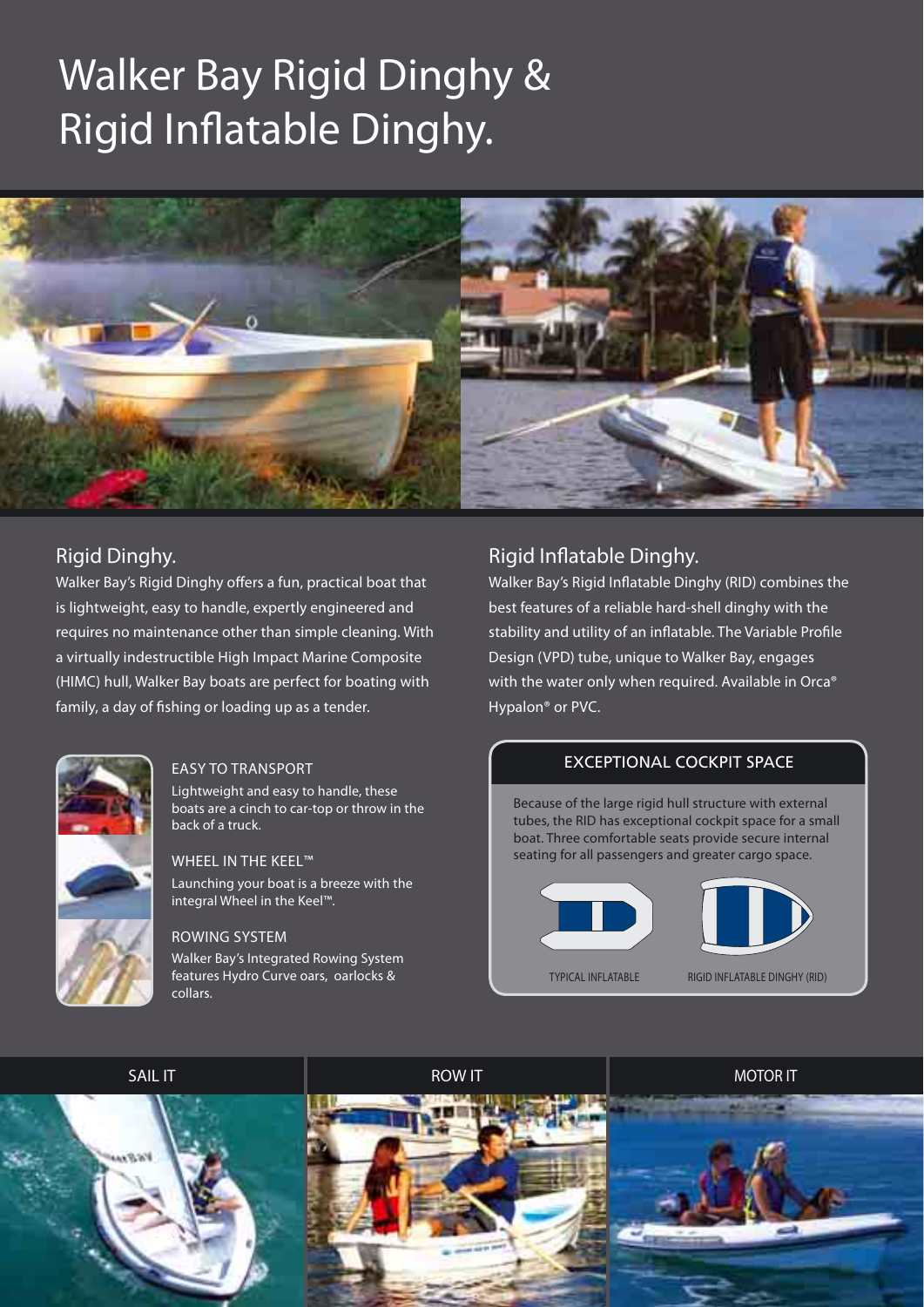### Walker Bay 8 RIGID DINGHY

Weighing only 32 kg the Walker Bay 8 is easy for one person to handle in and out of the water. Its light weight and innovative features like the Wheel in the Keel™ make it perfect for people who want a boat they can transport easily.



#### **STANDARD FEATURES**

- One-piece HIMC hull
- $\cdot$  Seats with positive flotation
- 200 cm Hydro Curve oars
- Wheel in the Keel™
- Steel back oarlocks
- Stainless steel bow eye
- One way drain plug

**LENGTH:** 251 cm **BEAM:** 132 cm **CAPACITY:** 2 Persons **SHAFT:** SHORT **WEIGHT:** 32 kg

**MAX. ENGINE WEIGHT:** 17 kg **MAX HP:** 2.5 hp

### Walker Bay 10 RIGID DINGHY

Boasting all the same innovative features as the Walker Bay 8, the Walker Bay 10 is roomier and comes with a reinforced gunwale, integrated cup holders, a non-skid cockpit floor and is rated for a higher horsepower motor and person capacity.



 **STANDARD FEATURES** • Includes all Standard Features listed for the Walker Bay 8 PLUS: • 213 cm Hydro Curve oars

• Integrated non-skid cockpit floor

- Reinforced gunwale
- Adjustable rowing footrest
- Cup holders

**LENGTH:** 295 cm **BEAM:** 145 cm **CAPACITY:** 3 Persons **SHAFT:** SHORT**WEIGHT:** 57 kg

**MAX. ENGINE WEIGHT:** 27 kg **MAX HP:** 4 hp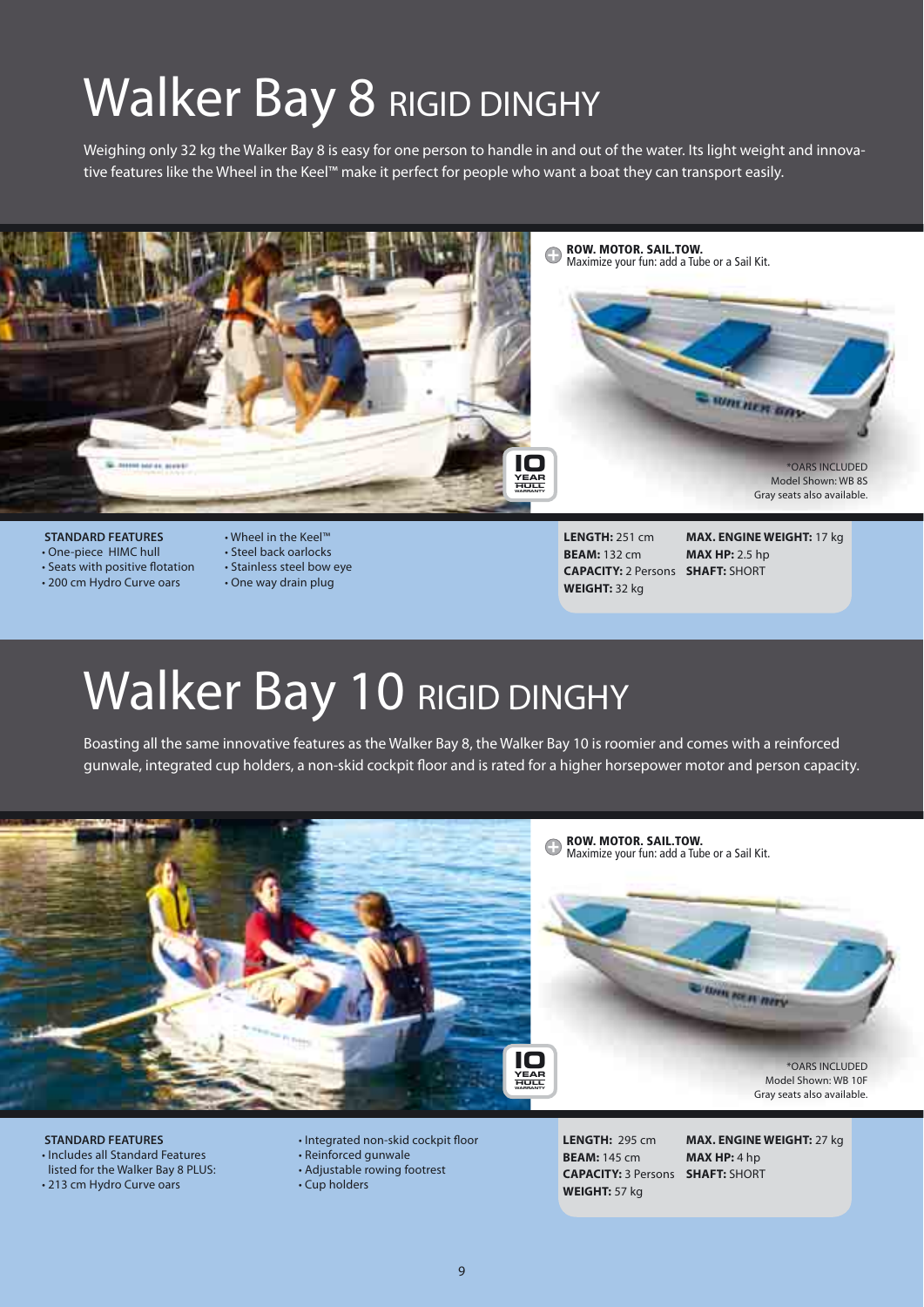### RID 275 RIGID INFLATABLE DINGHY

The RID 275 is the ideal boat for those who want the durability, cockpit space and lightweight features of the Walker Bay 8 but need the stability and greater horsepower rating that the 4 chamber tube provides.



 **STANDARD FEATURES (WB 8 + RID 275 KIT):** • Tube available in 1100 Decitex PVC (275R) or Orca® Hypalon® (275H)

• One piece HIMC hull

• 200 cm Hydro Curve oars

- 4 chamber tube • 3 layer reinforced seams
- 4 easy grip handles

**LENGTH:** 275 cm **BEAM:** 172 cm **CAPACITY:** 3 Persons **SHAFT:** SHORT **WEIGHT:** 40 kg **MAX. ENGINE WEIGHT:** 27 kg **MAX HP:** 4 hp

### RID 310 RIGID INFLATABLE DINGHY

Boasting the same innovative features as the Walker Bay 10, the RID 310 also provides greater stability, capacity & horsepower rating. The ultimate tender for those who want a durable, versatile boat with dry internal seating, and a large cockpit area for cargo.



- **STANDARD FEATURES (WB10 + RID 310 KIT):** • Tube available in Orca® Hypalon® (310H) or 1100 Decitex PVC (310R) • One piece HIMC hull
	-

• 213 cm Hydro Curve oars

- 4 chamber tube • 3 layer reinforced seams • 4 easy grip handles
- Non-skid cockpit floor

**LENGTH:** 310 cm **BEAM:** 183 cm **CAPACITY:** 4 Persons **SHAFT:** SHORT**WEIGHT:** 68 kg

**MAX. ENGINE WEIGHT:** 35 kg **MAX HP:** 6 hp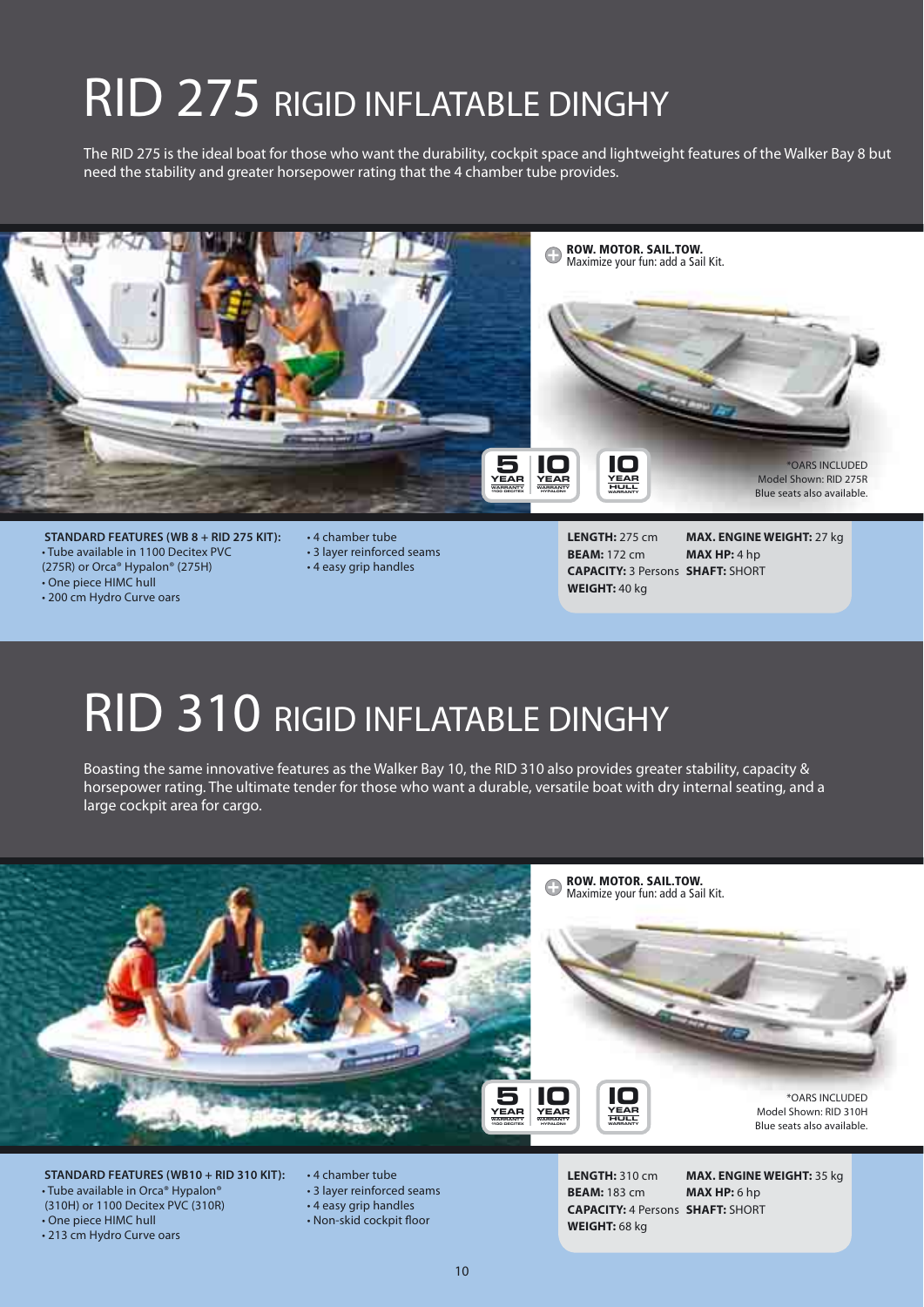### Walker Bay 8 SAIL KITS

The 8 Performance Plus Sail Kit provides the optimum in sailing for the 275 RID boat. This rig comes with a battened high aspect sail profile and an aluminum daggerboard to optimize speed and upwind performance.

The Walker Bay 8 Performance Sail Kit comes with high end rigging features while still being easy to rig or break down and store. It is perfect for those who want performance while still keeping it simple.



### Walker Bay 10 SAIL KITS

Turn your Walker Bay RID into a truly competitive sailboat.The 10 High Performance Sail Kit comes with a large sail plan and includes a jib for superior handling, increased speed and upwind performance.

The Walker Bay 10 Performance Sail Kit features a high aspect sail profile and aluminum daggerboard to optimize speed and upwind performance. Easy to rig or break down and store!

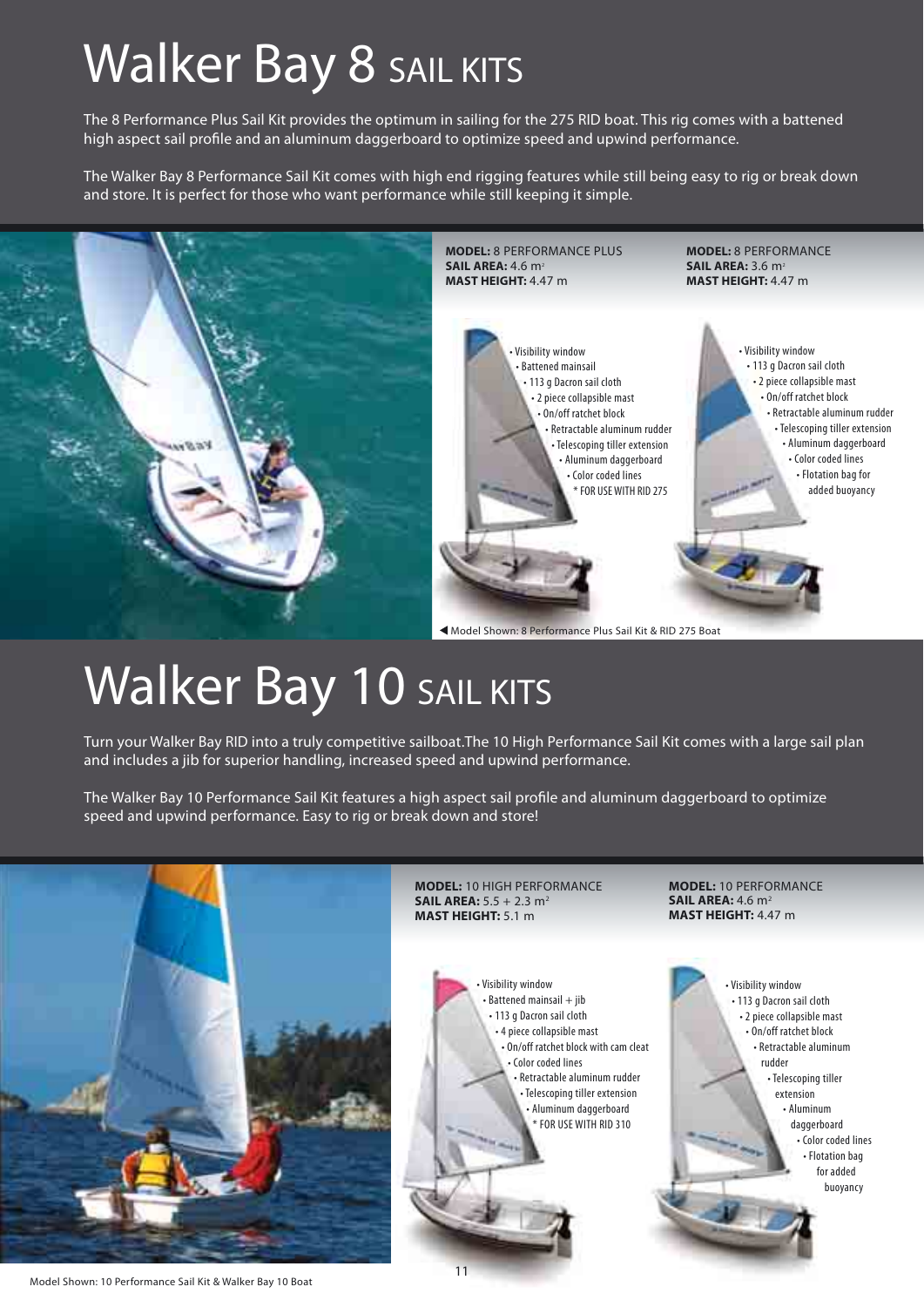### Genesis RIB Accessories





Top quality Sunbrella® fabric. Custom fit with tie down loops. Keeps the boat clean, dry and protects it from the elements. Available in Gray or Blue. Drainage Support & Tie Down Straps recommended for boats stored outdoors.

Blue. Fits 270 – Part# 922027 Blue. Fits 310 – Part# 922031 Blue. Fits 340 – Part# 922035

Gray. Fits 270 – Part# 922025 Gray. Fits 310 – Part# 922029 Gray. Fits 340 – Part# 922033



### Genesis Light Travel/Storage Bag

This durable, lightweight, UV protective bag also has holes in the bottom to allow Genesis' Wheels in the Hull™ to roll. Fits all Genesis RIBs. Available in Gray.

Fits 270 – Part# 922010 Fits 310 or 340 – Part# 922011

### Genesis Seat Storage Bag

Ventilated bag attaches under the mid-seat for additional storage. Offers both top & front access, and includes a shoulder strap to carry gear. Fits all Genesis RIBs.

Genesis Deluxe Seat - Part# 922000 Genesis Light Seat - Part# 922002

### Genesis Deluxe Seat Cushions

Add further comfort to your ride. Velcro straps secure cushion to seat. Mid-seat cushions include 2 cup holders. Available in White with Light Grey accents.

Bow Seat – Part# 925046 Mid-Seat – Part# 925045

### Fuel Tank Tie Down **Straps**

Secures fuel tank to floor. Fits all Genesis RIBs.

Part# 926101

### Bow Storage Bag

Store gear & belongings in the bow of your boat. Bag attaches & detaches easily and can be worn like a backpack to carry gear to & from your boat. Includes D-rings and pads to affix to the tube. Fits all Genesis boats.

PVC - Part# 922004 Hypalon – Part# 922005

### Genesis Deluxe Seat

Add another seat to your boat. This deluxe seat has a storage compartment with removable tray/fuel hatch and 2 cup holders. Includes seat mounting clips.

Part# 25100









### Boat Dolly

Large 41 x 10 cm pneumatic wheels are mounted on injection molded rims. Fits all Walker Bay boats.

Part #912000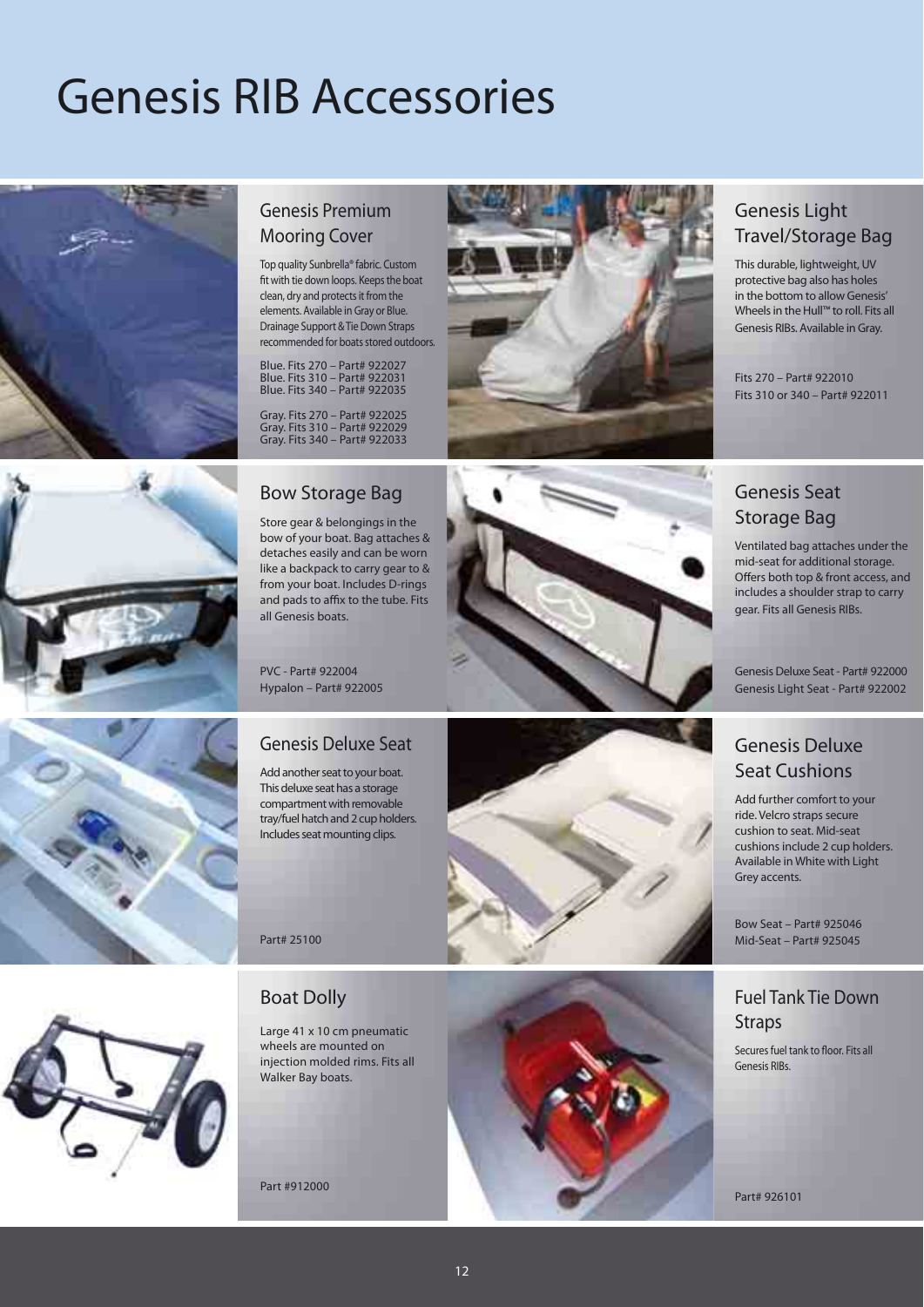## Walker Bay Rigid Dinghy Accessories



### Motor Tiller Extension

Allows steering from the mid-seat.



### Harness Davit System

Custom harness cables with eyebolts. Fits all Rigid Dinghies.

Part #914003

### Rigid Dinghy Mooring Covers

Keep your boat clean, dry & protected from the elements. Drainage Support Kit & Tie Down Straps recommended for boats stored outdoors (sold separately). Blue or Gray. See website for part numbers and information.



Summer Bay

### Bimini Top

Easily retractable and fits all Rigid Dinghies. Available in Blue.



Part #923610

### Replacement Oars

High-tech Hydro Curve Oars feature a detachable HIMC blade. 200 cm or 213 cm Includes collars.



200 cm Oars Part #99220 213 cm Oars Part #99221

### Deluxe Cushions (Set of 3)

Add more comfort to your boat. Bow cushion features an integrated bag and handle.

WB8/RID 275 Part #925039 WB10/RID 310 Part #925040





Hanging storage bag keeps your belongings dry and organized. Features a shoulder strap. 2 seat eyebolts & 2 clips included. Fits all Rigid Dinghies.

Part #921575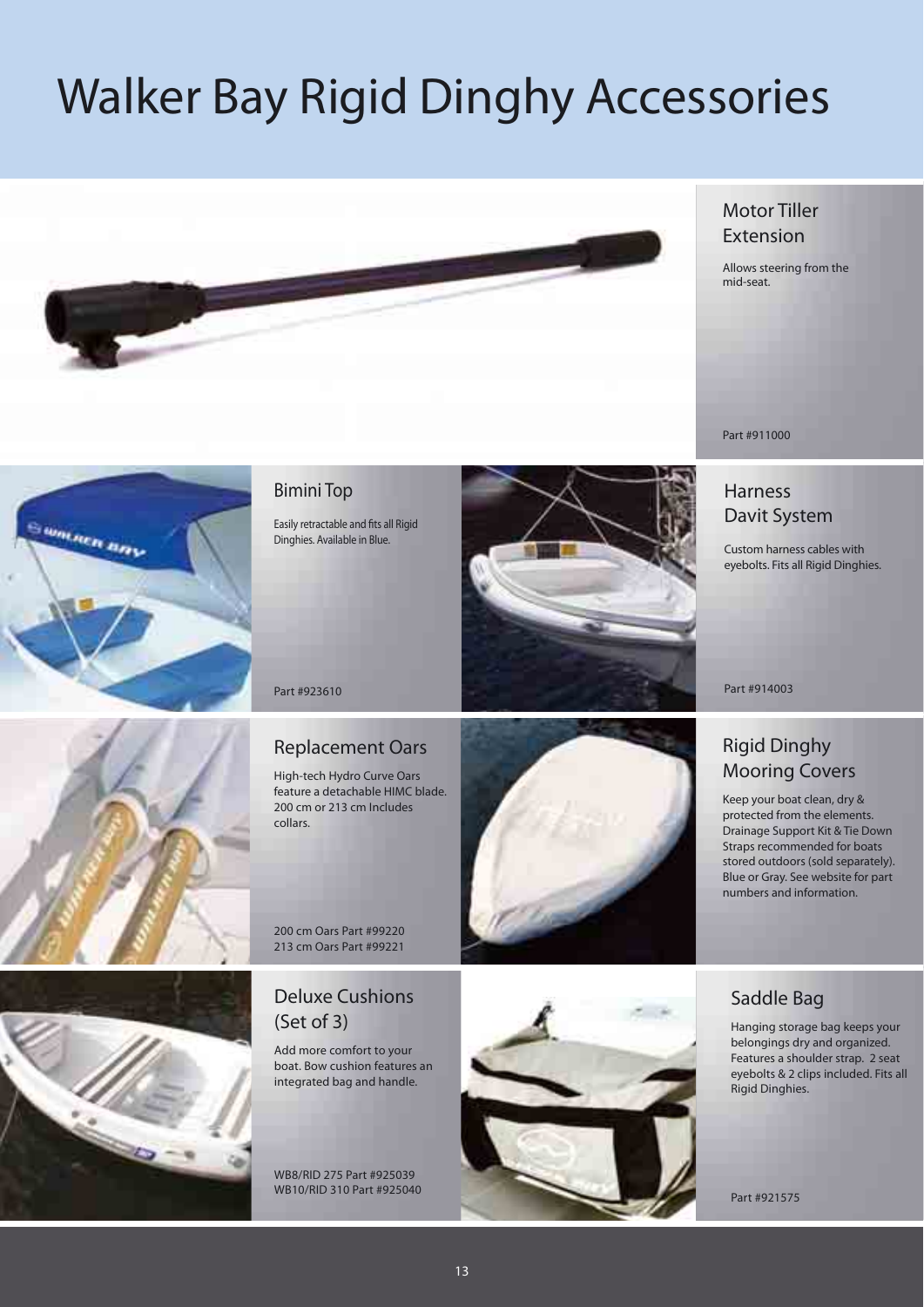## Specifications

|                                                                                                 | <b>Genesis Folding Transom Deluxe</b> |                         | <b>Genesis Folding Transom Light</b> |                              |                                               |  |
|-------------------------------------------------------------------------------------------------|---------------------------------------|-------------------------|--------------------------------------|------------------------------|-----------------------------------------------|--|
| <b>MODEL</b>                                                                                    | 270FTD                                | 310FTD                  | 340FTD                               | 270FTL                       | 310FTL                                        |  |
|                                                                                                 |                                       |                         |                                      |                              |                                               |  |
| <b>DIMENSIONS</b>                                                                               |                                       |                         |                                      |                              |                                               |  |
| <b>OVERALL LENGTH (cm)</b><br>BEAM (cm)<br><b>INSIDE BEAM (cm)</b><br>TUBE DIAMETER (cm)        | 270<br>162<br>76<br>43                | 310<br>165<br>76<br>43  | 340<br>165<br>76<br>45               | 270<br>162<br>76<br>43       | 310<br>165<br>76<br>43                        |  |
| <b>CAPACITY</b>                                                                                 |                                       |                         |                                      |                              |                                               |  |
| <b>PASSENGERS</b><br>MAXIMUM PAYLOAD (kg)<br>TOTAL WEIGHT (kg)*<br><b>AIRTIGHT COMPARTMENTS</b> | $\overline{3}$<br>520<br>54<br>3      | 4<br>620<br>61<br>3     | 5<br>640<br>62<br>$\overline{3}$     | 3<br>520<br>50<br>3          | $\overline{4}$<br>620<br>57<br>$\overline{3}$ |  |
| <b>OUTBOARD DATA</b>                                                                            |                                       |                         |                                      |                              |                                               |  |
| <b>SHAFT</b><br>MIN. RECOMMENDED POWER<br>MAX. RECOMMENDED POWER<br>MAX. ENGINE WEIGHT (kg)     | Short<br>$\,8\,$<br>10<br>42          | Short<br>10<br>15<br>55 | Short<br>20<br>25<br>55              | Short<br>$\,8\,$<br>10<br>42 | Short<br>$10$<br>15<br>55                     |  |
| <b>STORAGE DIMENSIONS</b>                                                                       |                                       |                         |                                      |                              |                                               |  |
| LENGTH (cm)<br>WIDTH (cm)<br>HEIGHT (cm)                                                        | 200<br>100<br>35                      | 250<br>100<br>35        | 250<br>100<br>35                     | 200<br>100<br>35             | 250<br>100<br>35                              |  |
| <b>AVAILABLE TUBE MATERIAL</b>                                                                  |                                       |                         |                                      |                              |                                               |  |
| 1100 Decitex PVC<br>ORCA <sup>®</sup> Hypalon <sup>®</sup>                                      |                                       |                         | $\bullet$<br>$\bullet$               |                              |                                               |  |

\*PVC WEIGHT – WEIGHT DOES NOT INCLUDE SEAT OR OARS.

© 2006 WALKER BAY BOATS INC. THE WALKER BAY TRADEMARKS ARE THE SOLE PROPERTY OF WALKER BAY BOATS INC. SPECIFICATIONS SUBJECT TO CHANGE WITHOUT NOTICE All dimensions & weight measurements indicated have a tolerance of plus or minus 3% and 5% respectively.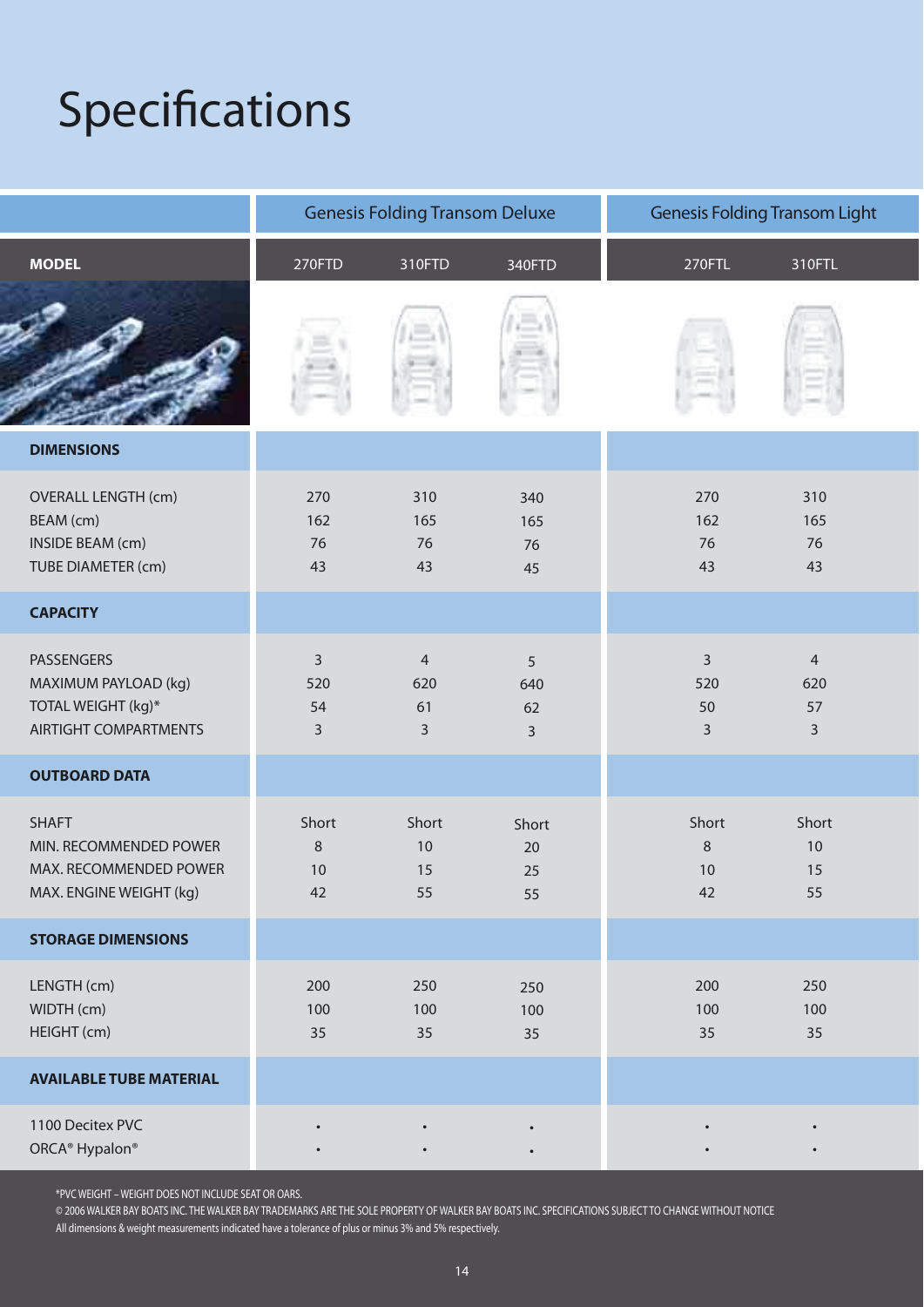

|                                    | <b>Rigid Dinghy</b>              |                                             | <b>Rigid Inflatable Dinghy</b>                | <b>Sail Kits</b>                                               |                                                  |
|------------------------------------|----------------------------------|---------------------------------------------|-----------------------------------------------|----------------------------------------------------------------|--------------------------------------------------|
| WB8                                | <b>WB 10</b>                     | <b>RID 275</b>                              | <b>RID 310</b>                                |                                                                |                                                  |
|                                    |                                  |                                             |                                               |                                                                |                                                  |
| 251<br>132<br>125<br>n/a           | 295<br>145<br>135<br>n/a         | 275<br>172<br>125<br>20                     | 310<br>183<br>135<br>20                       |                                                                |                                                  |
|                                    |                                  |                                             |                                               |                                                                | 8 PERFORMANCE                                    |
| $\overline{2}$<br>193<br>32<br>n/a | $\mathsf{3}$<br>204<br>57<br>n/a | $\mathsf{3}$<br>186<br>40<br>$\overline{4}$ | $\overline{4}$<br>255<br>68<br>$\overline{4}$ | <b>MAST HEIGHT</b><br><b>SAIL AREA</b><br><b>COMPATIBILITY</b> | 4.47m<br>3.6m <sup>2</sup><br>Walker Bay 8S      |
|                                    |                                  |                                             |                                               |                                                                | <b>8 PERFORMANCE PLUS</b>                        |
| Short<br>$\overline{2}$<br>2.5     | Short<br>3<br>$\overline{4}$     | Short<br>$\overline{2}$<br>$\overline{4}$   | Short<br>$\overline{4}$<br>6                  | <b>MAST HEIGHT</b><br><b>SAIL AREA</b><br><b>COMPATIBILITY</b> | 4.47m<br>4.6m <sup>2</sup><br>Walker Bay RID 275 |
| 17                                 | 27                               | 27                                          | 35                                            |                                                                | 10 PERFORMANCE                                   |
| 251<br>132                         | 295<br>145                       | 251<br>132                                  | 295<br>145                                    | <b>MAST HEIGHT</b><br><b>SAIL AREA</b><br><b>COMPATIBILITY</b> | 4.47m<br>4.6m <sup>2</sup><br>Walker Bay 10F     |
| 51                                 | 48                               | 51                                          | 48                                            |                                                                | 10 HIGH PERFORMANCE                              |
|                                    |                                  |                                             |                                               | <b>MAST HEIGHT</b><br><b>SAIL AREA</b>                         | 5.1m<br>$5.5 + 2.3$ m <sup>2</sup>               |
| Add-a-Tube<br>Ready                | Add-a-Tube<br>Ready              |                                             |                                               | <b>COMPATIBILITY</b>                                           | Walker Bay RID 310                               |



 $\epsilon \in \mathbb{R}^{NMRQ}_{\text{diag. disk}}$